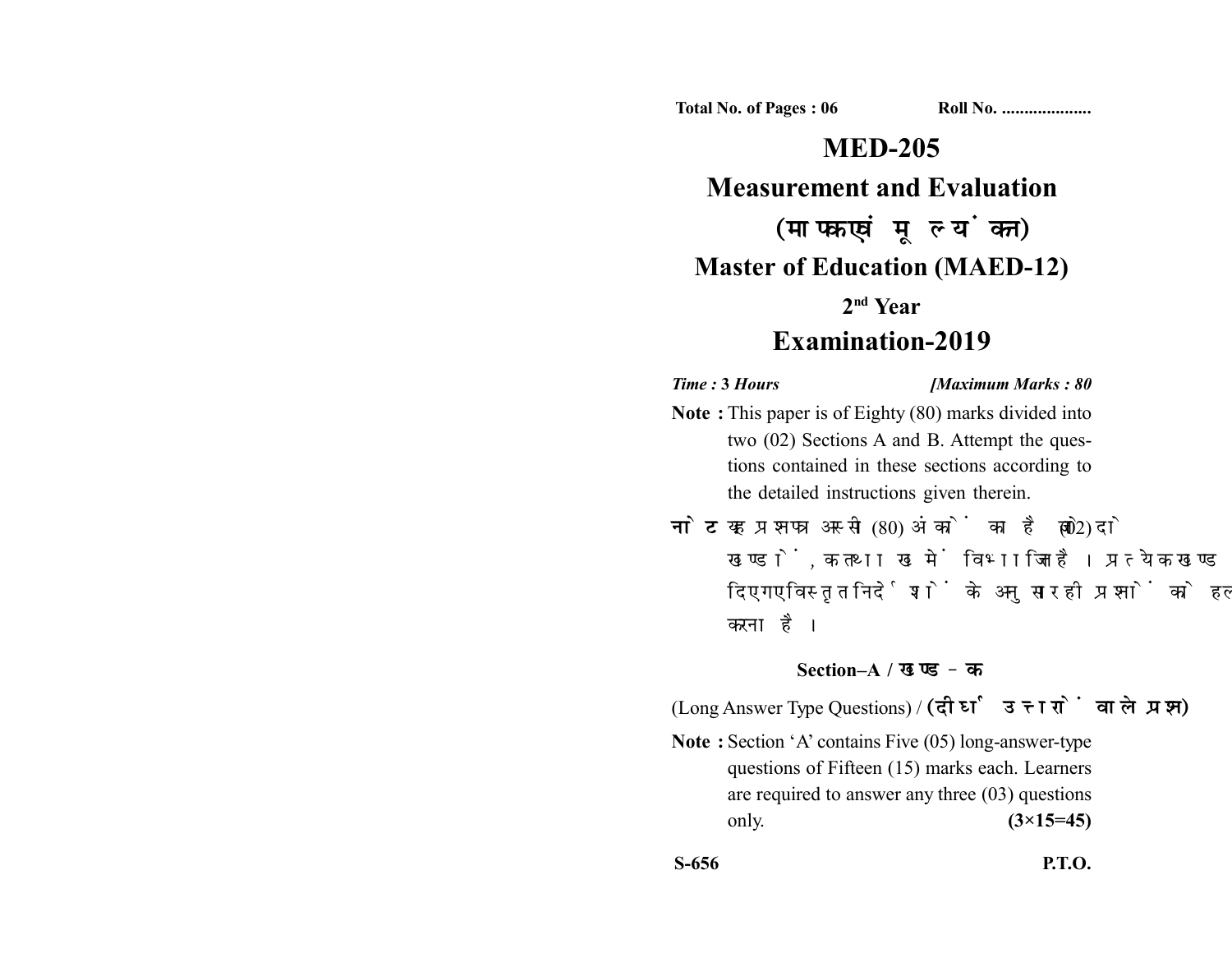4. What is Reliability? Explain how reliability of a test is estimated.

विश्वसनीयता क्या होती है ? विश्वसनीयता किस प्रकार निर्धारित की जाती है? स्पष्ट कीजिए।

5. How personality is measured? Discuss a theory of measurement of personality in detail. व्यक्तित्व को किस प्रकार मापा जाता है? व्यक्तित्व मापन के एक सिद्धान्त की विस्तृत चर्चा कीजिए?

#### **Section–B /**

(Short-Answer-Type Questions) / (लघु उत्तरों वाले प्रश्न)

- **Note :** Section 'B' contains Eight (08) short-answertype questions of Seven (07) marks each. Learners are required to answer any Five (05) questions only. **(5×7=35)**
- नोट: खण्ड'ख' में आठ (08) लघु उत्तरों वाले प्रश्न दिये गये हैं, प्रत्येक प्रश्न के लिए सात (07) अंक निर्धारित हैं। शिक्षार्थियों को इनमें से केवल पाँच (05) प्रश्नों के उत्तर देने हैं।
- 1. Write a short note on correlation? सहसम्बन्ध पर एक संक्षिप्त टिप्पणी लिखिए?
- 2. What do you understand by variability? विचलनशीलता से आप क्या समझते हैं?
- 3. Differentiate essay type & objective type test. निबन्धात्मक परीक्षण एवं वस्तुनिष्ठ परीक्षण में अन्तर स्पष्ट कीजिए?
- 4. Write the characteristics of a normal probability curve? एक सामान्य प्रायिकता वक्र की विशेषताएँ लिखिए?
- 5. Write short notes on :
	- (a) Mode
	- (b) Standard deviation.